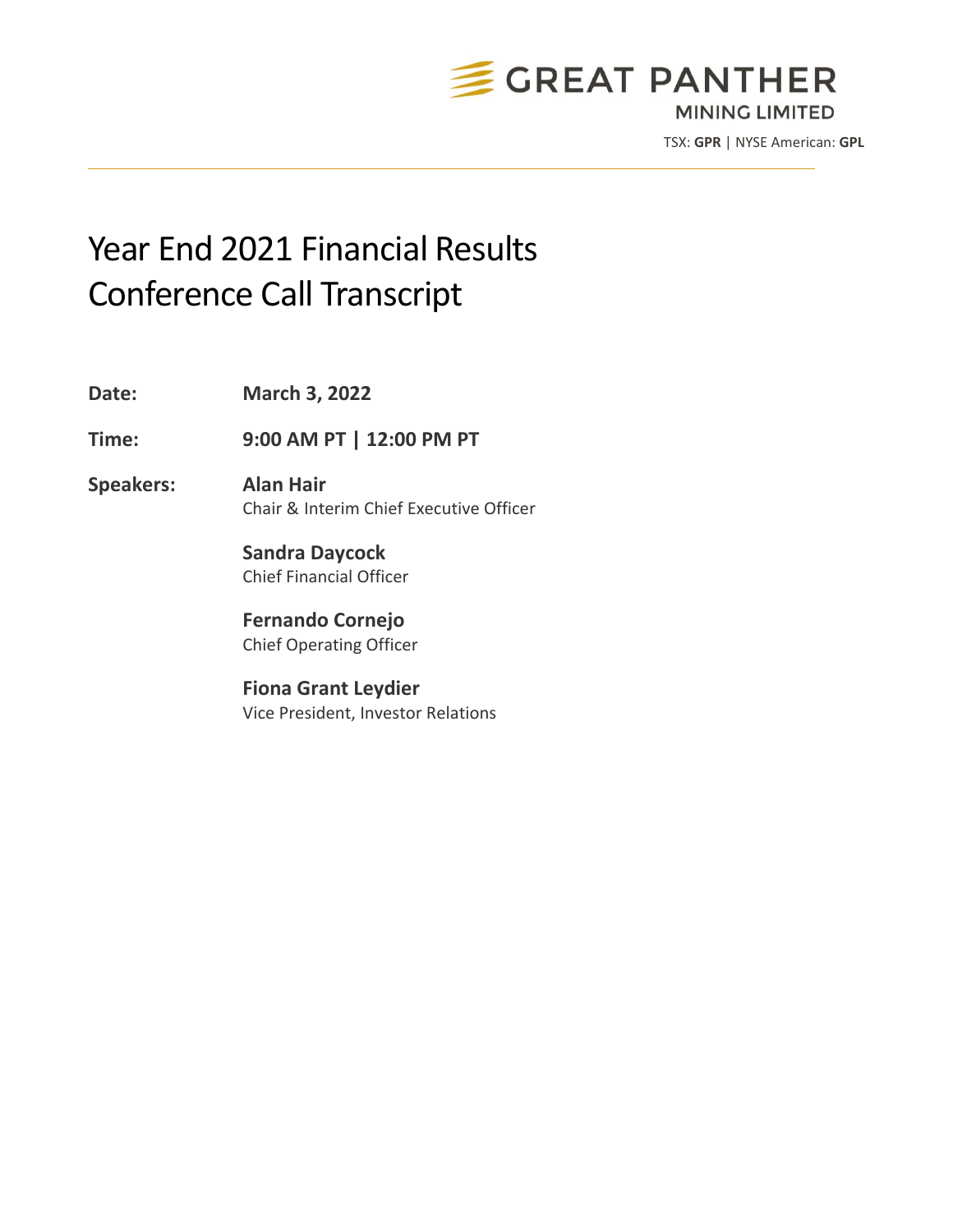

## **Operator:**

Welcome to Great Panther Mining's Year End 2021 Financial Results Conference Call.

As a reminder, all participants are in a listen only mode and the conference is being recorded.

I would now like to turn the conference over to Fiona Grant Leydier, Vice President, Investor Relations. Please go ahead.

## **Fiona Grant Leydier:**

Thank you, Operator.

Good morning, everyone. I'm Fiona Grant Leydier. Thank you for participating in our call today.

Before we begin, please note that we'll be making forward-looking statements during the presentation. You should be cautioned that actual results and future events may differ from those noted today. The commentary also refers to various non-GAAP measures, definitions and reconciliations that are included in the Company's MD&A for the three and 12 months ended December 31, 2021. All dollar amounts expressed in this presentation and the associated financial statements and MD&A are in U.S. dollars unless otherwise noted.

For reference during the call, AISC refers to all-in sustaining costs. Detailed cautionary statements can be found at the end of the presentation. For today's call, please refer to the Fiscal Year 2021 financial results news release issued yesterday and the accompanying financial statements and MD&A, which are posted on our website and have been filed on SEDAR and EDGAR.

This conference call is being recorded and will be available for replay later today. Replay information and the presentation slides accompanying this conference call and webcast will be available on our website.

On the call this morning, we have Alan Hair, Chair & Interim CEO; Sandra Daycock, Chief Financial Officer; and Fernando Cornejo, Chief Operating Officer.

# **Alan Hair:**

Thank you, Fiona. Thank you, everyone, for dialing in today. I'm pleased to be speaking with you today.

I assumed the role of Chair in December and Interim CEO in late February to lead a strong team that I believe has the bench strength necessary to overcome the challenges of last year and set Great Panther back on the path towards sustainable growth.

The Company has come through a very challenging year. The issues we faced in the UCS pits of the Tucano Gold Mine in 2021 were intensified by contract performance issues. This hampered our ability to fully complete the UCS pushback prior to the rainy season, and resulted in significantly lower production than in 2020.

At Guanajuato Mine Complex, or GMC, in Mexico, we placed the mine complex in care maintenance while awaiting permits to extend the tailings facility, or find other alternatives to maximize the value of GMC. At our Topia mine, a change in labour laws caused low production during the summer months as a result of temporary labour shortages.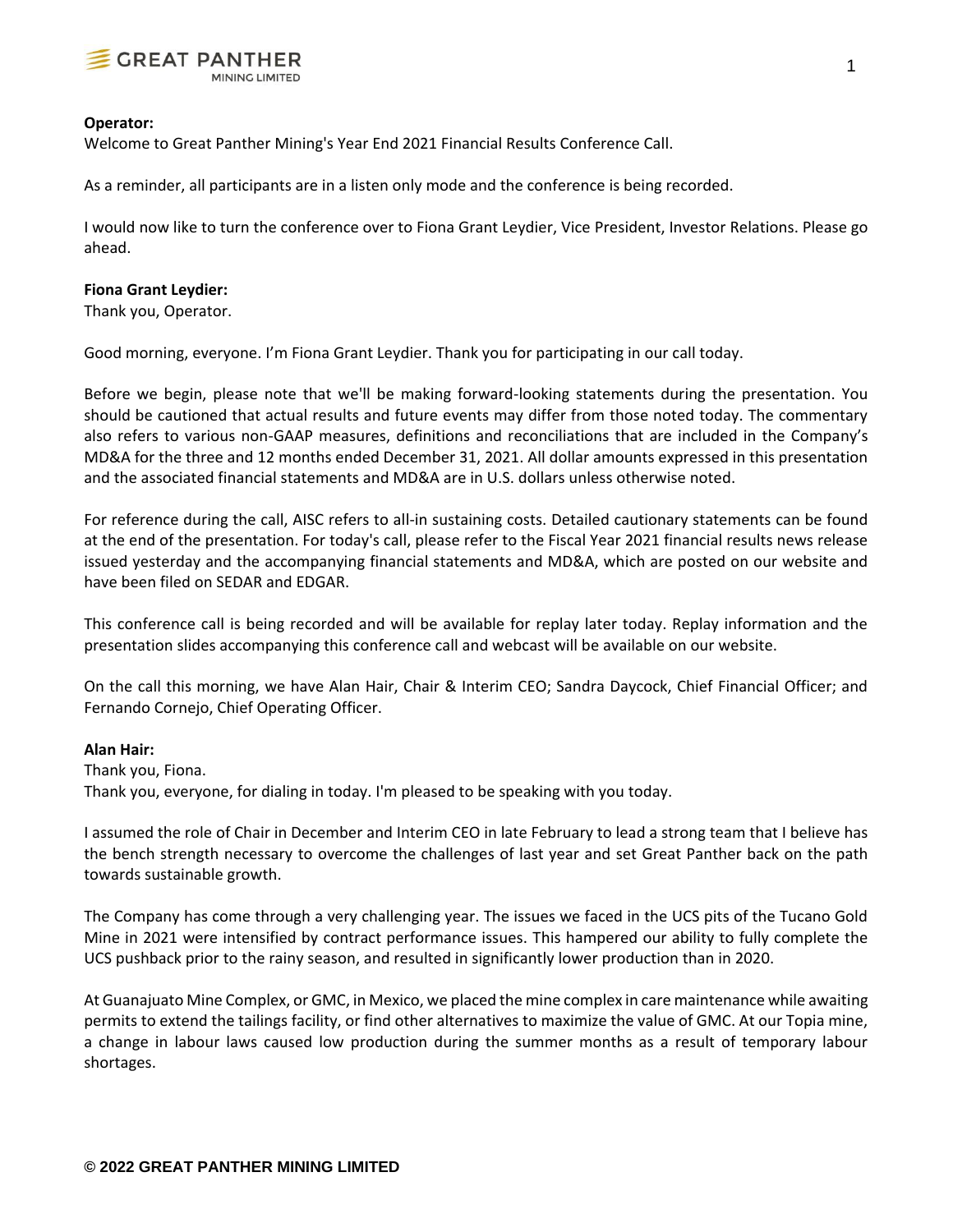

I believe that we are well underway to overcome the operational challenges we're faced in Tucano and we have secured a new contractor with a locally sourced fleet, which is already having a positive effect on overall mine performance. For Mexico, we're continuing to look for a long-term solution at the GMC, and have redirected resources in the interim to our Topia Mine to augment production from that site.

Now, our primary focus is to execute and to optimize mine plan for Tucano, return to steady-state production and continue to invest capital into our extensive land tenement package in Brazil.

Low production resulting from the aforementioned operational setbacks in 2021 resulted in a decrease in overall earnings for the year, which we overcame through various measures to preserve liquidity while we invest in the work necessary to set Tucano on the right path.

Revenue for the year was \$185.7 million on a consolidated production of 105,000 gold equivalent ounces; 81% of the Company's revenue came from gold and 15% from silver. The remaining 4% of revenues came from lead and zinc at Topia.

Sorry, it's just a slide switch there.

Consolidated cash cost of \$1,440 and consolidated ASIC excluding corporate G&A was \$2,029 per ounce gold sold, a result of the investment needed to remediate the UCS pit wall as well as production from UCS pit being suspended, which impeded us from accessing higher grade ore. We ended the year with \$47.7 million in cash and cash equivalents and borrowings of \$48.9 million. Sandra will go into further detail on these financials later in the call.

Over the course of the year, we had a number of positive developments. We strengthened the Management team with the appointment of a new CFO and CEO, who join me on this call today, and refreshed the Board of Directors to ensure alignment with evolving corporate governance best practices.

Our safety performance improved compared to previous years. Our various safety programs, Beyond Zero, the annual Safety Olympics and the Ken Major Award for Safety Excellence, have positively contributed to our safety culture. These initiatives are designed to empower employees and reward good safe behaviours.

During the year, we maintained robust COVID-19 response plans and protocols, which were managed successfully, minimizing the impact in operations. The exploration team carried out the most significant exploration campaign of our regional tenement package in Brazil in over 30 years, successfully identifying a 16-kilometre gold trend within a 20-kilometre radius of the mine.

What I'm really excited about the results from last year's near mine exploration program. The drill program at the Urucum North Underground project successfully confirmed the continuity of mineralization at depth. We currently have five diamond drill rigs completing an additional 11,000 metres of drilling. This additional information will be used for further engineering studies and a production decision by the fourth quarter.

With that, I will now pass it over to Fernando Cornejo, COO, to discuss results for our operations.

# **Fernando Cornejo:**

Good morning, everyone, and thank you, Alan.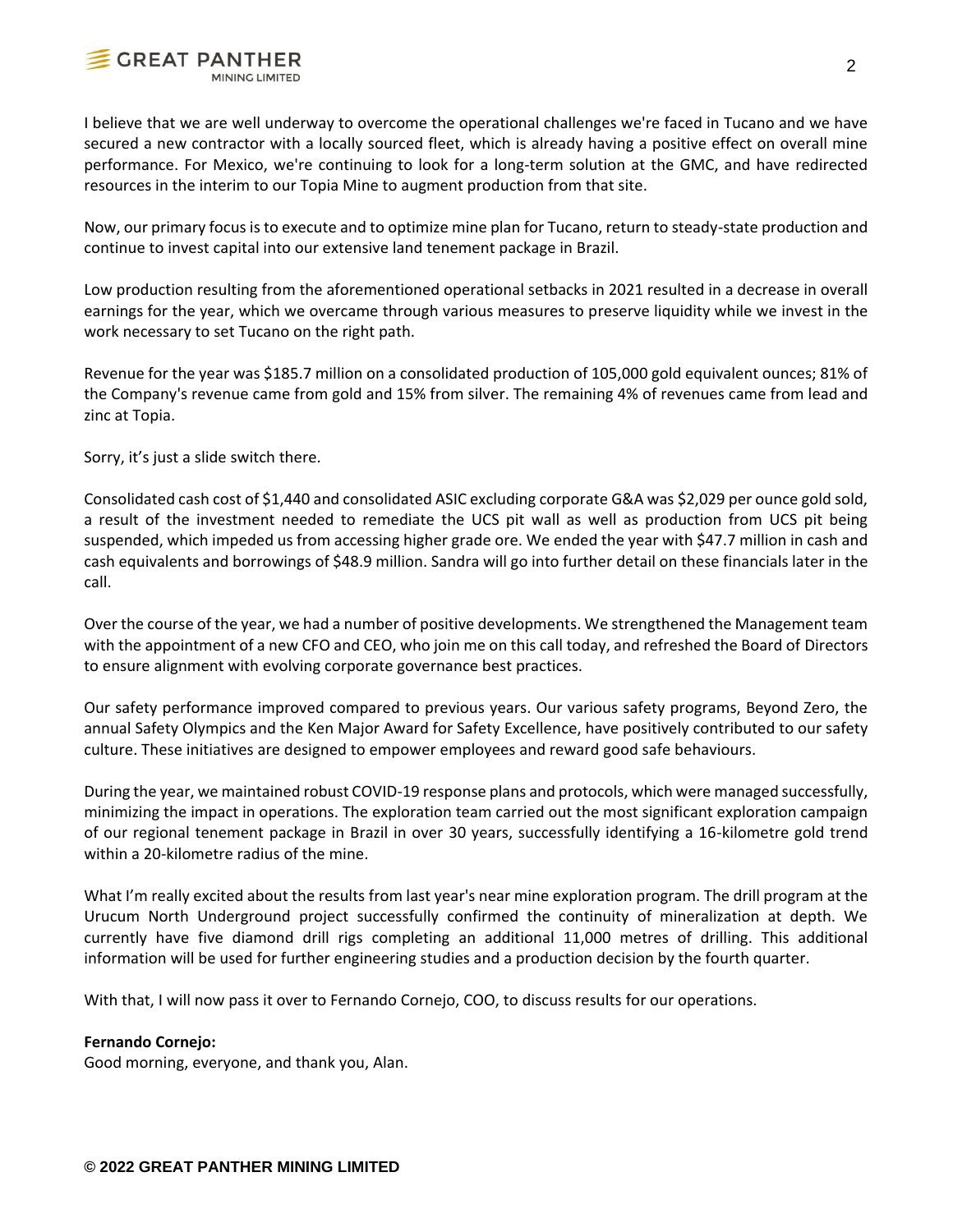

Focusing first on to Tucano. Gold production for the year was 79,248 ounces, compared with 125,417 ounces in 2020. The year-over-year decrease was mainly due to geotechnical issues affecting pit wall instability in the Urucum Central South pit, which contain more than 60% of the ounces scheduled for production in 2021.

The sharp drop in plant feed grades in Brazil reflects the processing of lower grade stockpiles to supplement the high grade ore that was initially planned to come from Urucum Central South. These production issues were amplified by operational challenges related to contractor performance, which caused delays, impeded development, affecting production further.

In Q4, the geotechnical committee determined that additional remediation work will be required to ensure the stability of the wall in the Urucum Central South pit, and this additional pushback has been delayed until mid-2022. To the push for design is currently being fine-tuned by our geotechnical committee and will be complemented by additional field drilling investigation which was suggested by our consultant, SRK Canada.

I'm also pleased to report that we have signed a contract with a new Brazilian mining contractor, Minax, who is currently mobilizing to site. This additional contractor is providing us with a brand new locally manufactured mining fleet, which we expect will improve availability, utilization and productivity in the mine. There will be a transition period while we fully onboard Minax and phase out our current contractor. This transition period should be completed within this year.

Twenty Twenty-one was a significant year for exploration at Tucano. Over 700 kilometres of soil sampling was carried out, as well as magnetic surveys covering the three regional targets, Saraminda, Lona Amarela and Mutum, representing the first major exploration campaign in the region since the '90s. Along the mine sequence, over 32,000 metres of drilling were completed during the year.

At Urucum North, the planned 8,000 metre drill program was completed, revealing high grade intercepts and demonstrating continuity in the underground zone. A second 11,000 metre drill campaign will be completed by the end of March. This drilling data will be used in technical studies, which will lead to a production decision for the underground project in Q4 and will be followed by portal construction.

At Guanajuato Mine Complex in Mexico, a total of 1,051,336 silver equivalent ounces were produced in 2021 compared with the 1,131,028 ounces and 2020. Recoveries were 86.9% and 86.6% for silver and gold, respectively. And average grades fed to the plant where 117 grams per tonne silver and 1.6 grams per tonne gold.

GMC production was affected by the implementation of new labour laws in Mexico, which led to labour shortage and some stoppages of mining activities throughout the year. Production was also impacted due to mining being scheduled near historically mined areas, which resulted in lower tonnage and lower grades. These issues is combined resulted in a 7% decrease in year-over-year production.

In Q4, the Company decided to place the GMC mine under care and maintenance due to lack of tailings storage capacity. We are in continuous dialogue with SEMARNET in Conagua to obtain the necessary permits to extend our tailings capacity. Replacement in care and maintenance and the lower production lead to an increase ASIC of \$37.90 per payable ounce of silver compared with \$21.90 in 2020.

At Topia, total production for the year was 1,129,611 silver equivalent ounces compared with the 1,085,985 ounces in 2020. Recoveries were 92.8% and 61.4% for silver and gold, respectively. The average grades feed to the plant were 378 grams per tonne silver and 0.83 grams per tonne gold.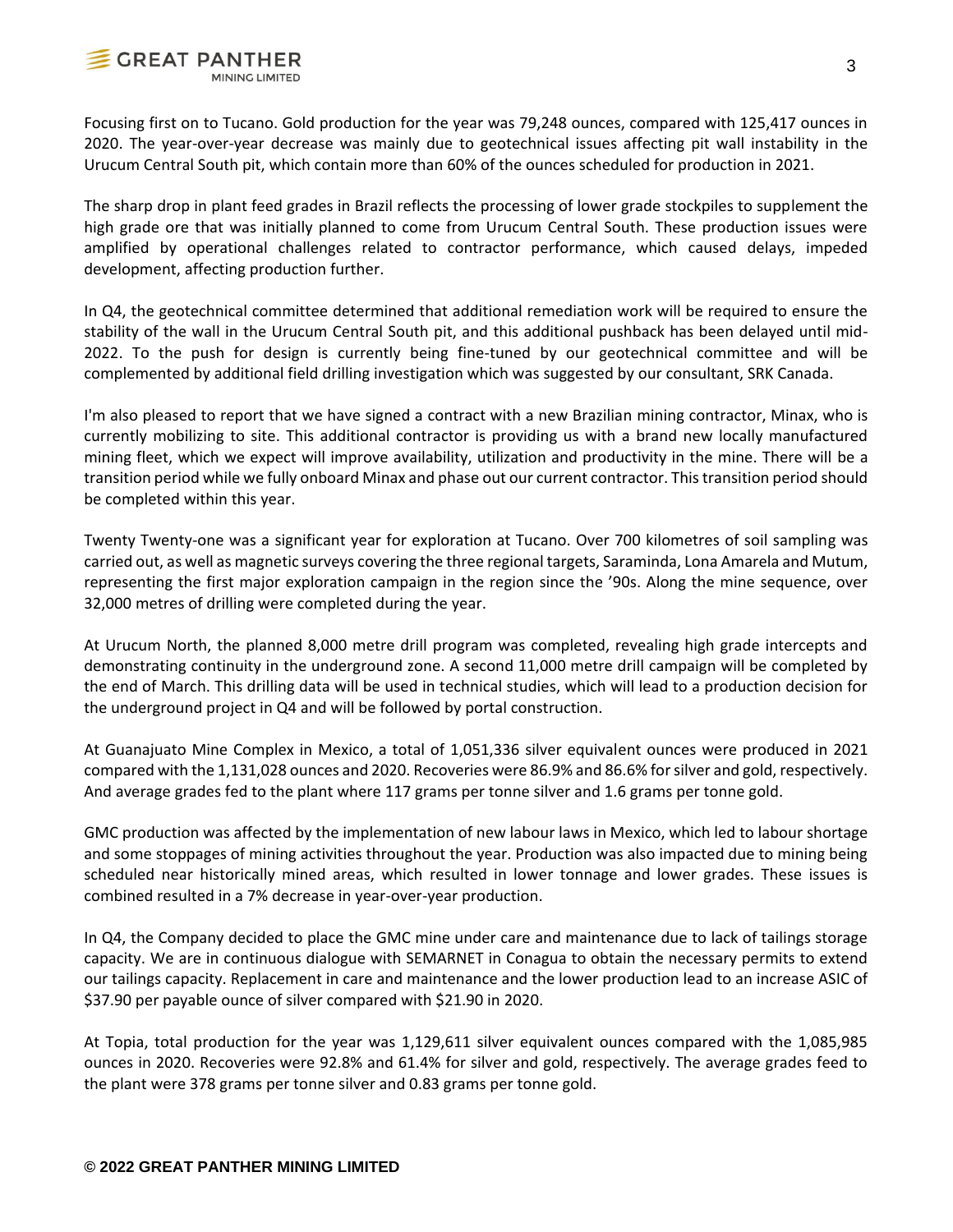

ASICs, or payable silver hours, for 2021 in Topia was \$25.20 per ounce, a 28% increase compared to the \$19.70 in 2020, largely attributed to the implementation of the new labour laws in Mexico as well as higher mining cost.

At Coricancha in Peru, a new drilling program covering 5,219 metres was completed in 2021. Results indicated the extension of known mineralization in Escondida Bay at high grades, and the results of this drilling will be incorporated into an outdated mind development plan as we evaluate options for this asset.

During the fourth quarter, the Company's operational leadership also changed. We have overhauled the team in all regions, appointing new leaders in Brazil, Mexico, and Peru, which brings a fresh operational perspective on performance. The new operations leadership will be focusing on delivering on guidance and also on cost optimization. This will be accomplished through a systematic renegotiation of all key contracts in our operations, where possible, unlocking further value by creating synergies between our existing operations in Peru and Mexico, as well as an overall review of the current headcount and fixed costs in all regions.

In 2022, consolidated production for the Tucano and Topia mines is expected to be in the range of 100,000 to 119,000 gold equivalent ounces, with the second half expected to account for at least 65% of this guidance.

Our 2022 cash flows will be between \$1,200 to \$1,300 per ounce and the ASICs will be between \$1,600 to \$1,700 per ounce, which includes investments in exploration, underground development, and capitalized stripping. The Tucano production plan for this year does not consider any gold ounces coming from the Urucum Central South pit. Mining activities will be executed by two contractors, Minax and U&M. The mine plan for Tucano reflects more stripping in the first half of the year, which will result in higher ASIC costs, but those will be offset by increased production rates in the second half of the year.

I will now turn the call over to Sandra Daycock, our CFO, to discuss the financial results. Thank you.

# **Sandra Daycock:**

Thank you, Fernando.

Consolidated revenue for the year 2021 was \$185.7 million compared with \$260.8 million in 2020 on consolidated sales of 103,166 gold equivalent ounces versus 148,579 gold equivalent ounces in 2020, a decrease of 31%.

Mine operating earnings before non-cash items totalled \$29.8 million versus \$124.5 million for the year 2020. The average realized price for gold was essentially flat year over year at \$1,784 per ounce in 2021 verses \$1,785 per ounce in 2020. The average realized price of silver increased slightly to \$24.55 per ounce in 2021 from \$21.28 per ounce in 2020.

Consolidated ASIC for gold ounce excluding corporate G&A came in at \$2,029 in 2021 per ounce compared with \$1,228 in 2020, primarily due to the Company's significant investment in the UCS pushback, which did not yield material gold production in 2021 from that pit. Due to the resulting lower availability of mined ore, the mill feed was supplemented with lower grade stockpile ore that reduced average grades and recoveries, resulting in an increase in cost per gold ounce sold.

Our net loss was \$42.2 million dollars compared with net income of \$0.3 million in 2020. EBITDA was negative at \$5.8 million compared with \$51.1 million in 2020. Cash flow from operating activities before changes in non-cash working capital was negative \$7.7 million compared with \$69 million in 2020.

In 2021, we refinanced our outstanding debt and increased overall debt financing by \$15.5 million. In September, we entered a \$20 million gold prepayment facility with Asahi and a \$5 million lead concentrate prepayment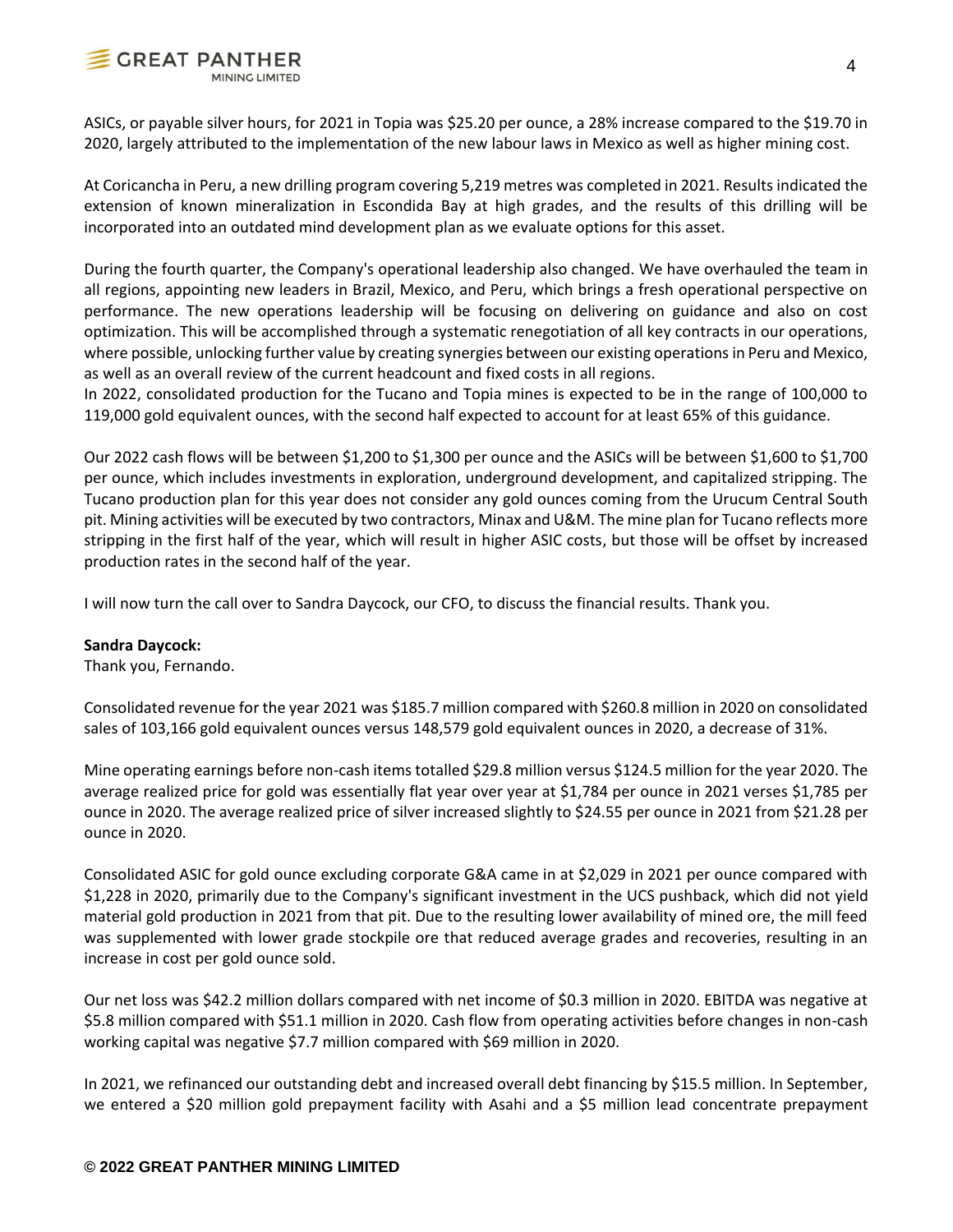

agreement with Samsung, each with an 18-month loan term. Offsetting this, we repaid \$10.4 million in a gold prepayment agreement with Samsung and reduced other term loans by \$4 million. We also successfully renewed all our unsecured credit facilities in Brazil, and raised an additional net \$5.2 million on those facilities.

In addition to debt financing, we re-established our \$25 million at the market, or ATM, facility in October 2021. We raised net proceeds of \$21.4 million through a bought deal financing in November. We ended the year with cash and cash equivalents of \$47.7 million, net working capital of \$0.2 million and \$48.9 million of current borrowings.

For 2022, my key areas of focus will be cost reduction, control and efficiency at the corporate level and at each of our sites. Our 2022 corporate budget was focused on reducing headcount through attrition and doing more with less, limiting expenditures to mission critical activities.

As Fernando mentioned, at our sites, we made major strides through reducing headcount, limiting capital expenditures and focusing exploration on our highest potential zones. We believe we can run a leaner operation by staying focused and improving collaboration across our global sites, continuing to offer our employees an engaging and rewarding work environment, entrenching are focus on safety, and achieving our growth strategy and production targets.

We expect the sizable stripping program at Tucano in the first half of 2022 to result in additional funding needs, and we're exploring all options to bridge this gap. Investment stripping in our Tap AB and TAP C pit, along with the resumption of UCS pushback, will be critical and setting us on the path to steady state production in the second half of the year and a return to positive cash flow.

Thank you. That's all we have for formal remarks. I will now turn the call back to the Operator for the questionand-answer period.

# **Operator:**

Thank you. The first question comes from Jake Sekelsky with Alliance Global Partners. Please go ahead.

# **Jake Sekelsky:**

Hi, Alan, Sandra and team. Thanks for taking my questions.

Just looking at the Tucano underground scenario. Can you touch on some of the studies and key permits over the next few quarters, and what the timeline looks like for those? I mean, it sounds like you're targeting development for late this year. I'm just trying to get a handle on the specific milestones between now and then.

# **Alan Hair:**

I'll start by answering them. Fernando might add some more colour.

I think the key thing that will influence the timeline currently is the permitting routes. We still need to finalize that with the government. We think that permitting should be minimal, given that it's within the existing operations; but they may want some more extensive work done. So, that remains uncertain.

Then the other workers mainly around the engineering studies, geotechnical studies, hydrological studies that we need to complete just to come up with a with a fully-fledged mine plan and associated economics.

Fernando, is there any other colour you'd provide?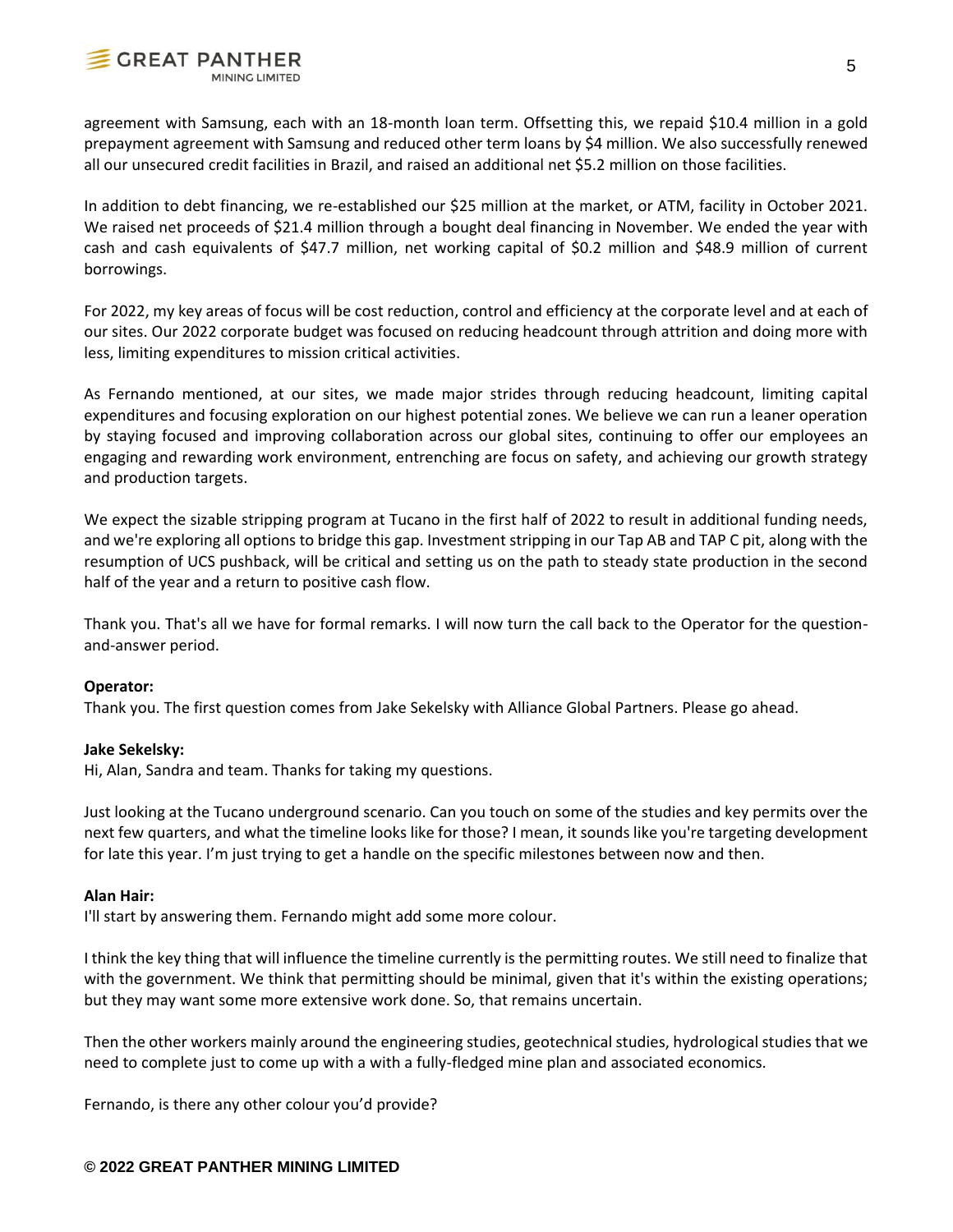

## **Fernando Cornejo:**

No, the comments were well placed, Alan. Certainly, permitting is something that we are already discussing with SEMA, the environmental agency in the State of Amapa. That's where the main effort is going to be to get those licences on time. Thank you.

# **Jake Sekelsky:**

Okay, that makes sense. I know it's kind of hard to peg timelines with permitting, but are you guys hopeful that we'll see or gain some more visibility on that in the second quarter of this year?

## **Alan Hair:**

We hope so. I mean, as it's not unique to this jurisdiction, I mean, coming out of COVID, it's the same challenge in Mexico. There's quite a backlog and just getting through the bureaucracy, which was already extensive is potentially even longer now. So, hopefully, we'll be able to continue to provide clarity, but we are in the hands of those agencies.

## **Jake Sekelsky:**

Got it, okay. Then just switching over to costs in the first half of the year. You mentioned the higher stripping with production more heavily weighted in the second half of the year. I guess, should we expect first half costs to come somewhat in line with what we saw in 2021? Are you able to provide any insight on that?

#### **Alan Hair:**

I'll maybe throw that one over to Sandra.

#### **Sandra Daycock:**

Yes. I mean, we haven't specifically guided on it. I guess what I can tell you is our mining costs are pretty consistent through the year. So, the difference is really just that the mining costs per tonne are being spent more in the first half of the year on moving waste out for stripping, and then the mining costs in the second half are being devoted to more mining ore. So, if you just assume kind of steady-state costs through your model, you'll arrive at a higher cost per tonne in the first half versus the second.

#### **Jake Sekelsky:**

Okay, that's helpful. (Multiple speakers 0:23:17). That makes sense, and that's helpful. Then lastly, just in Mexico, I know you guys are still working towards the tailings permits there. I'm just curious, are you seeing any interest from third parties on the M&A front or on the processing front for Guanajuato 4?

#### **Alan Hair:**

Obviously, we're looking at how to maximize the value of all our assets. So, we're continually having conversations, whether it's toll milling arrangements, or things like that. We're also still trying to pursue getting the tailings facility permits, which, again, like Brazil, is heavily backlogged following COVID. So, we're keeping all options open, I think is what I'd say there.

#### **Jake Sekelsky:**

Fair enough. Okay. That's all for me. Thanks again.

# **Operator:**

The next question comes from Heiko Ihle with H.C. Wainwright. Please go ahead.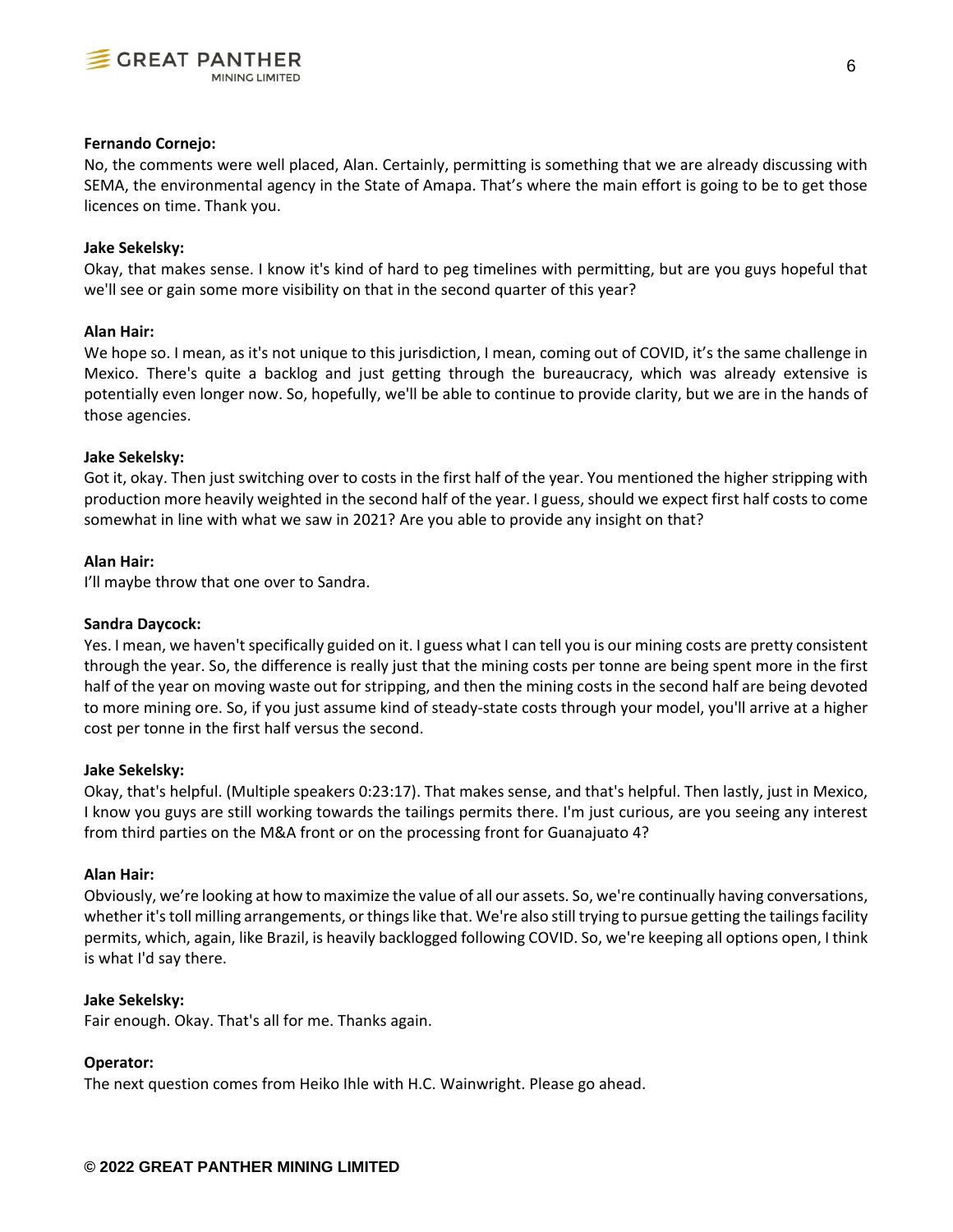

## **Heiko Ihle:**

Hi, thanks for taking my questions. Alan, congratulations on a new appointment. It's nice to be on hold to the Sultans of Swing; when I dialed in, that's what was playing, so that was fun.

Purely out of curiosity, and I'm not looking for an exact answer, but can you just sort of guide us to how many people are currently doing remediation work on the pit wall of UCS? Maybe just also a hint that a little bit how much all that costs? Again, I'm not looking for a scientific answer, just sort of guidance range.

## **Alan Hair:**

Well, actually, the pushback is delayed until after the rainy season. So, the work we're doing currently is more around just firming up, finalizing the geotechnical understanding.

Again, I don't know if Fernando has got any more colour he can provide.

# **Fernando Cornejo:**

Yes, that's correct. So, Urucum Central South will restart with the pushback activities in H2. Right now, the flexibility we have is that we not only have U&M; we also have this new contractor, which has new equipment and is also more cost effective. So, we have put options to carry on that stripping as of end of June this year.

## **Heiko Ihle:**

I'm sorry to prod again on this. So, is it fair to say that the actual cash outflows for labour for anything related to UCS is de minimis?

# **Fernando Cornejo:**

The outflows for UCS will come in H2. H1 is mostly related with the stripping on AB1, which is the main pit for 2022 and 2023, also the previous stripping of TAP C, which is a smaller pit that we're also scheduling in Q1 to Q3 this year.

### **Heiko Ihle:**

Got it. Okay. Then completely different question. Inflation. I mean, it's a word that's throughout all the newspapers today. You see it everywhere. Obviously, geopolitical events, recent ones haven't really helped. What are you seeing with inflations? Do you guys have any cost escalation clauses with your various business partners that you might see and that you might get hit by? I mean, my opinion is that longer term, obviously, gold's going to rise quite substantially. This will more than net out. I just wanted to see what you guys had in place for that, please.

#### **Fernando Cornejo:**

The remarks done during the call, Heiko, are addressing that. We have suffered increases in most of our contracts because of inflation. In Brazil, was around 10% to 11% increase in some of the key contracts because of the current situation worldwide. This is why we are seeing quite a bit of value on the start-up for renegotiation of the majority of those contracts. That renegotiation, hopefully, will take place over the next two quarters, and the same effects we are seeing also in Mexico. So, it's a common problem everywhere in the world, but we're having already a plan to address that.

#### **Heiko Ihle:**

Right, but there is no maximum like ceiling price essentially built into these contracts. Or is there?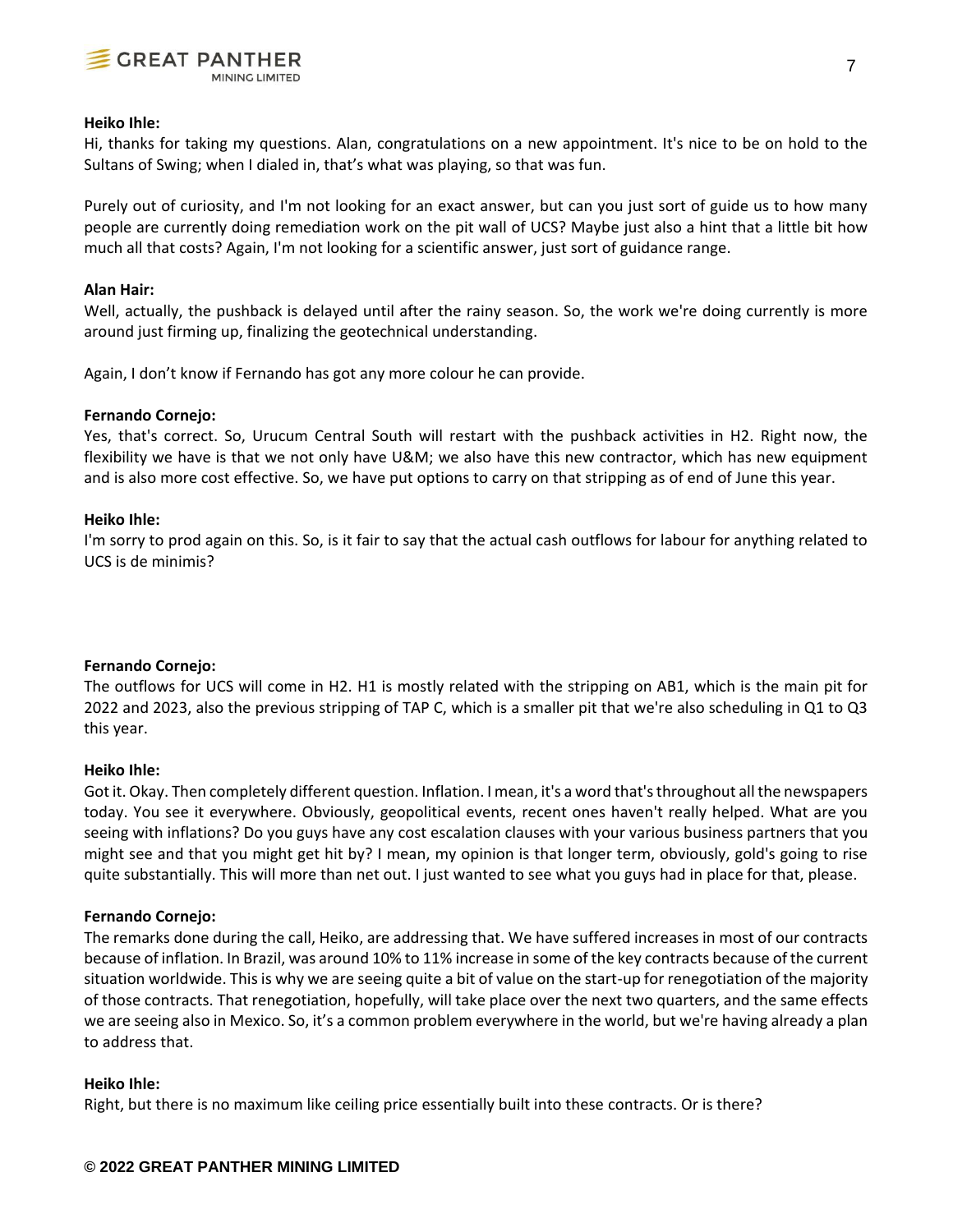

# **Fernando Cornejo:**

No, it's a one-time adjustment per annum, the majority of those.

## **Heiko Ihle:**

But is there a maximum to this one-time adjustment, like a ceiling?

### **Fernando Cornejo:**

In some of them, there is; in some of others, it is open to negotiation.

#### **Heiko Ihle:**

Okay. You wouldn't be able to hint at which ones have a ceiling, and what that ceiling might be, would you?

## **Fernando Cornejo:**

I'm afraid not, because that obviously will take away some of the leverage and competition that we can exert from those contracts. So, my apologies for that.

# **Heiko Ihle:**

Okay, yes. No worries. I appreciate it. Thank you guys so much.

## **Operator:**

The next question comes from Joseph Reagor with ROTH Capital Partners. Please go ahead.

#### **Joseph Reagor:**

Hi, guys, thanks for taking the questions. A lot of my questions have already been answered. But a couple minor things, I guess.

First one, Topia. With all-in sustaining costs as high as they were in the second half of last year, is there any thought at all that it might be in your best interest to shut the mine down? Are you guys working on some cost saving measures to get those all-in sustaining costs back down to a number that's more in line with current silver prices?

# **Alan Hair:**

Yes, you go ahead, Fernando. You can give more detail.

## **Fernando Cornejo:**

Yes. Hi.

I'm sorry. We have reviewed the strategy in Topia. There was some mistakes made last year on the way in the location of the equipment and the people. We have multiple mines into Topia. So, the plan for this year is targeting newer deposits. We have Rosario, the 1522 Mine in La Prieta, which are higher grades, are semi mechanized, and this is where we're putting the investment for the next 12 months.

If we look at the grades that we had or we saw in 2021 compared to the grades that we're seeing nowadays, it's quite a bit of a difference. So, it's a different strategy, more focused on quality rather than quantity. I think that's creating reasonable results up to this point, which is the first couple of months of the year.

Does that address the question in some regards?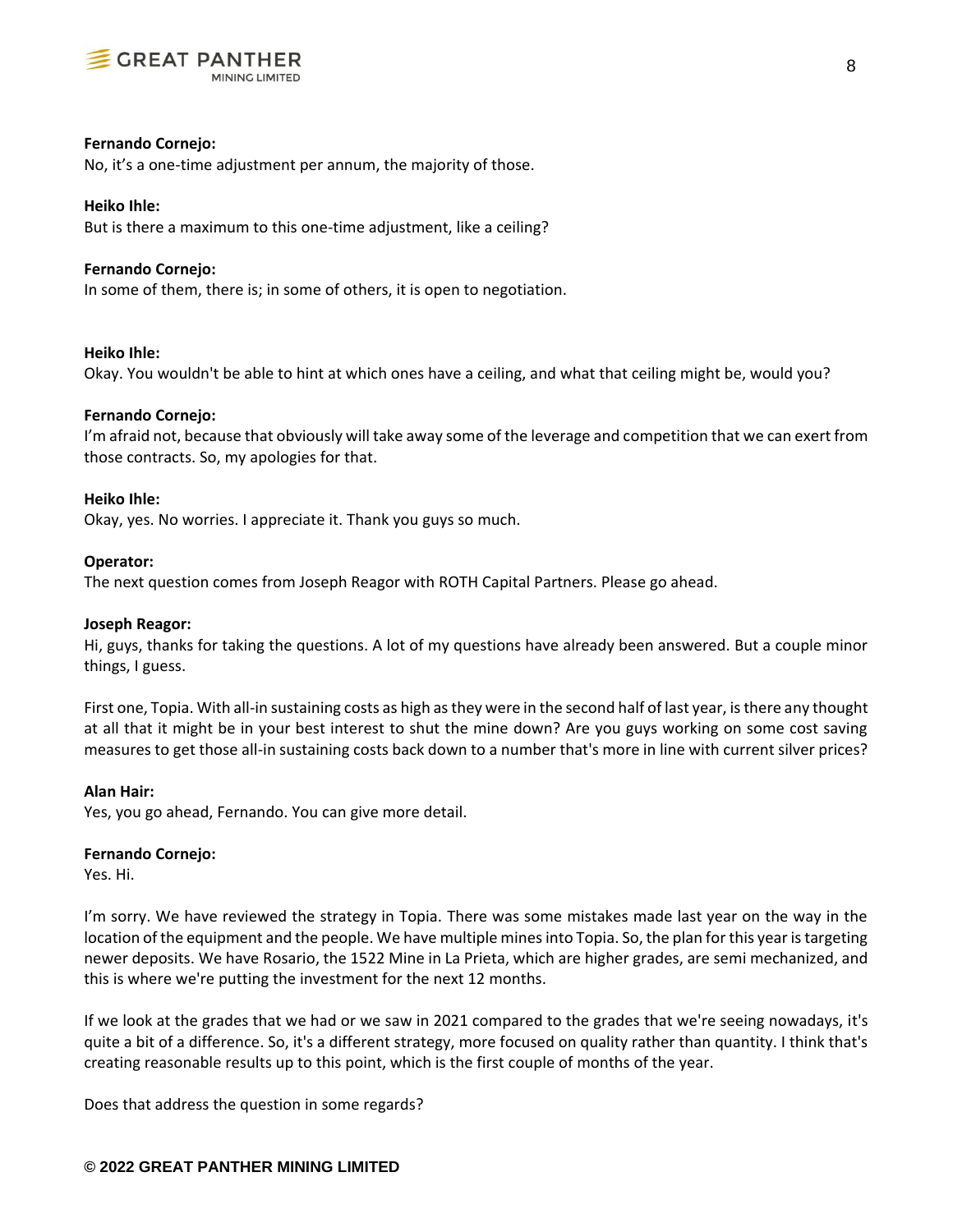

## **Joseph Reagor:**

Yes, that helps. Then at Tucano, given that you can't really start to push back until after the rainy season, how much leeway do you guys feel you have to complete the push back so that you can meet the guide for the second half of the year? What would like a couple of weeks extension of the rainy season do to the plan there? Is there enough built-in leeway, or is it a tight schedule?

# **Alan Hair:**

Just to be clear, the UCS push back will take course through the balance of the year, and we don't expect to see UCS ounces until the following year. So, there's no direct impact to what we've guided on the pushback this year.

## **Joseph Reagor:**

Okay. Maybe a follow-on then. Given that that's the case, can you give us some more colour and why the guide is so back-half loaded?

## **Alan Hair:**

That's as a result of some of the issues that Fernando alluded to of around contracted performance and having to adjust our mine plan quickly. So, with the failure of the UCS pit slope, we didn't have the other areas opened up in time to get the ounces out. So, that's why we're doing a lot of stripping in the first half of the year to access those ounces that we'll realize in the second half of the year.

## **Joseph Reagor:**

Okay. Thanks for clarifying that. One final thing. As you guys internally model out your cash flow over the course of the year, how comfortable are you with your available liquidity options?

# **Sandy Daycock:**

(Multiple speakers 0:32:31). Sorry. **Alan Hair:** Sorry. Go ahead, Sandra.

# **Sandy Daycock:**

Yes, we ended the year with \$47.7 million in cash. That was helped by the bought deal financing we did last year. As I mentioned in the call, to complete this pushback in UCS later in second half and pay for some of the heavier stripping costs we're seeing in the first half to get to a stage production, we have determined that we will likely need to secure more financing, and re-evaluating options to do that. We have multiple ways of securing the financing that we've had a track record of doing so far last year.

#### **Joseph Reagor:**

Okay, fair enough. I'll turn it over.

# **Operator:**

This concludes the question-and-answer session. I would like to turn the conference back over to Alan Hair for any closing remarks.

# **Alan Hair:**

Thank you, Operator.